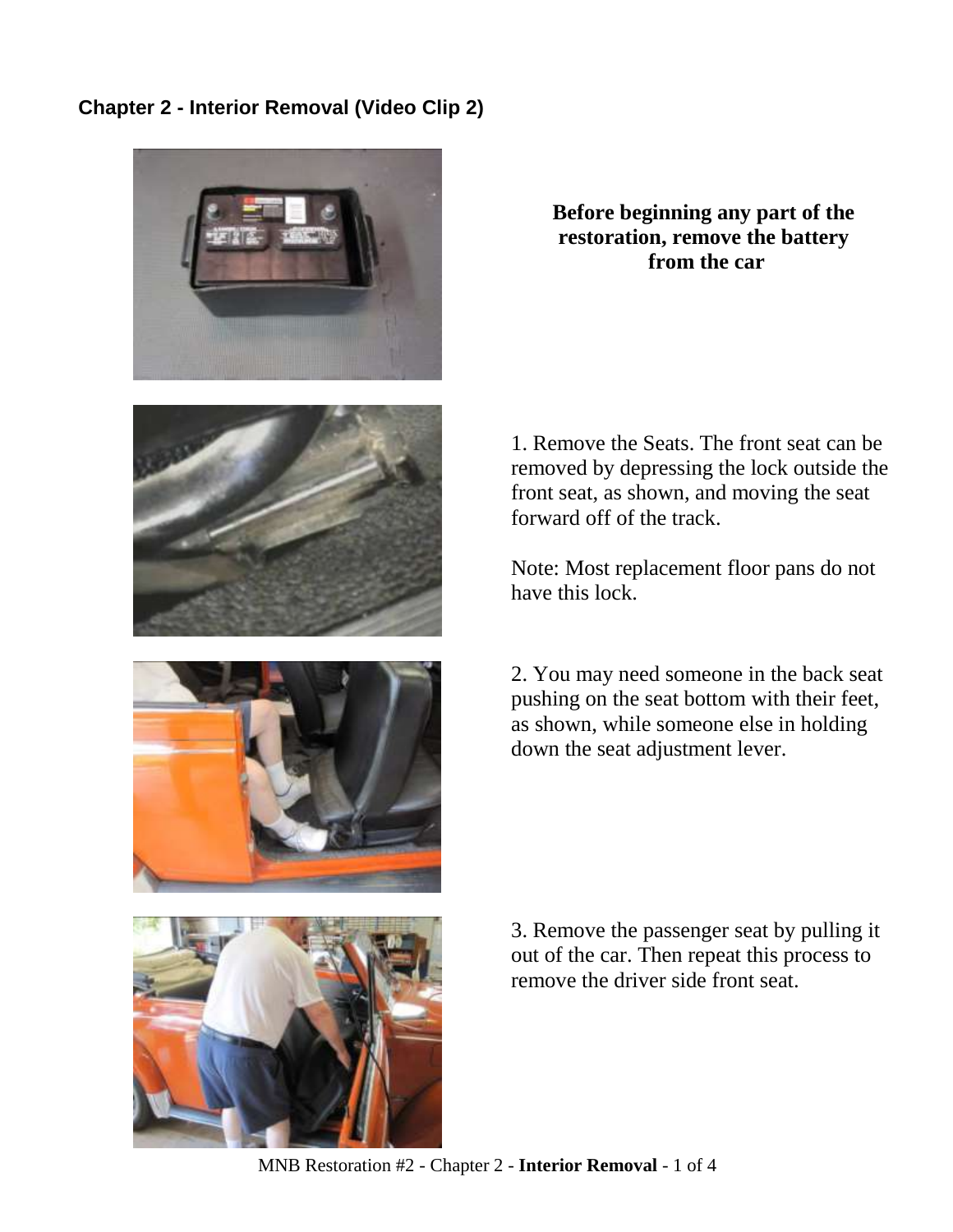

4. Remove the rear seat bottom by pulling the seat up and then pull out on the rear seat.

5. Use a 17mm wrench to remove the two pivot bolts on the rear seat back to remove the back of the rear seat.

6. Remove all seat belt connections. Use a 16mm wrench to remove all floor connections including the connection under the rear seat. Use a 18mm wrench for the window sill connector and label each seat belt as shown below.



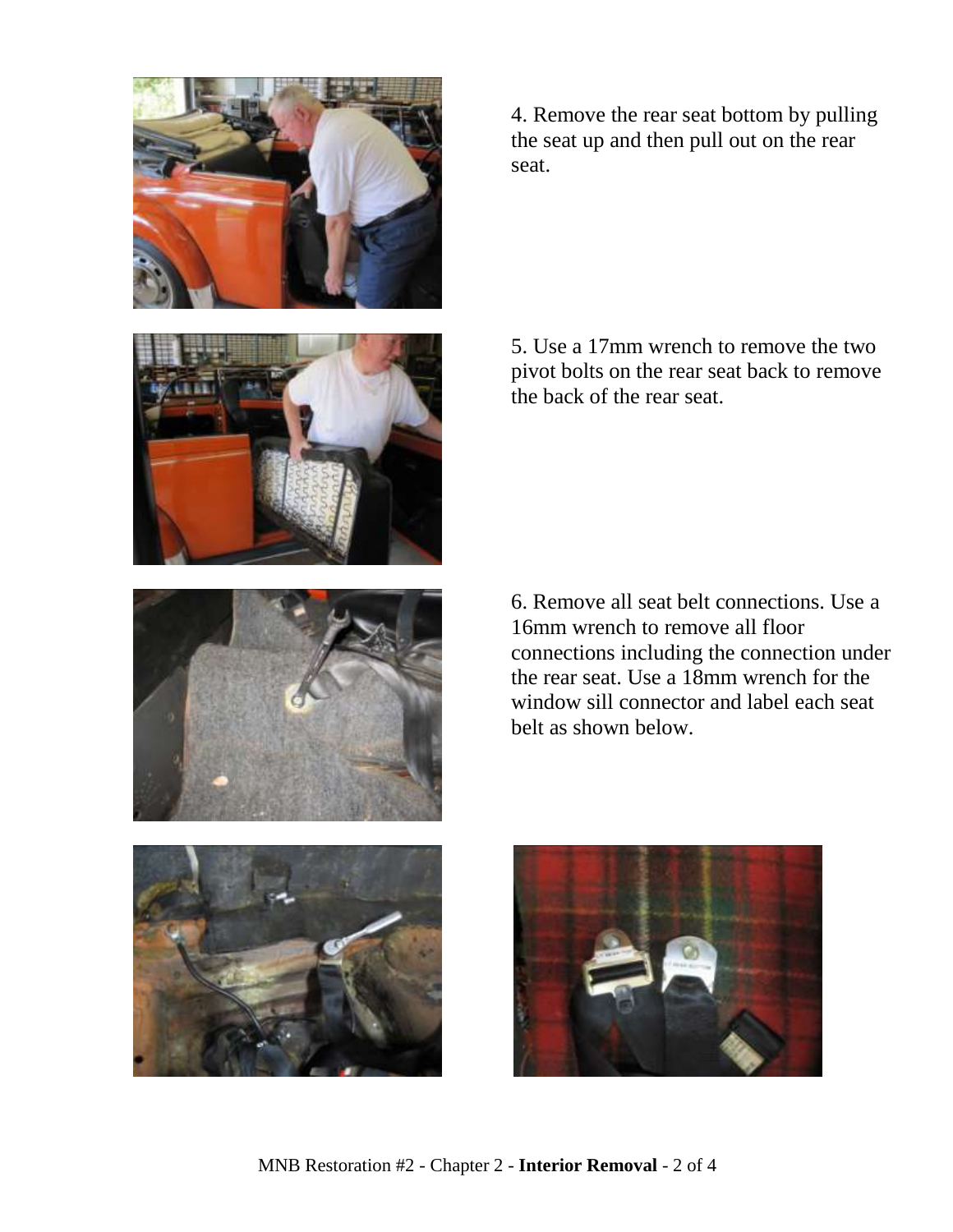

7. Remove the heater tubes connectors with 10mm wrench. This is not an original part. I will try to restore this to original with the factory bakelite parts.

8. Remove the heater ducts with a Phillips screw driver.





9. Remove speaker covers. This is also not original. I may or may not put this back to factory specs.



10. Remove the two kick-plates under the rear seat.